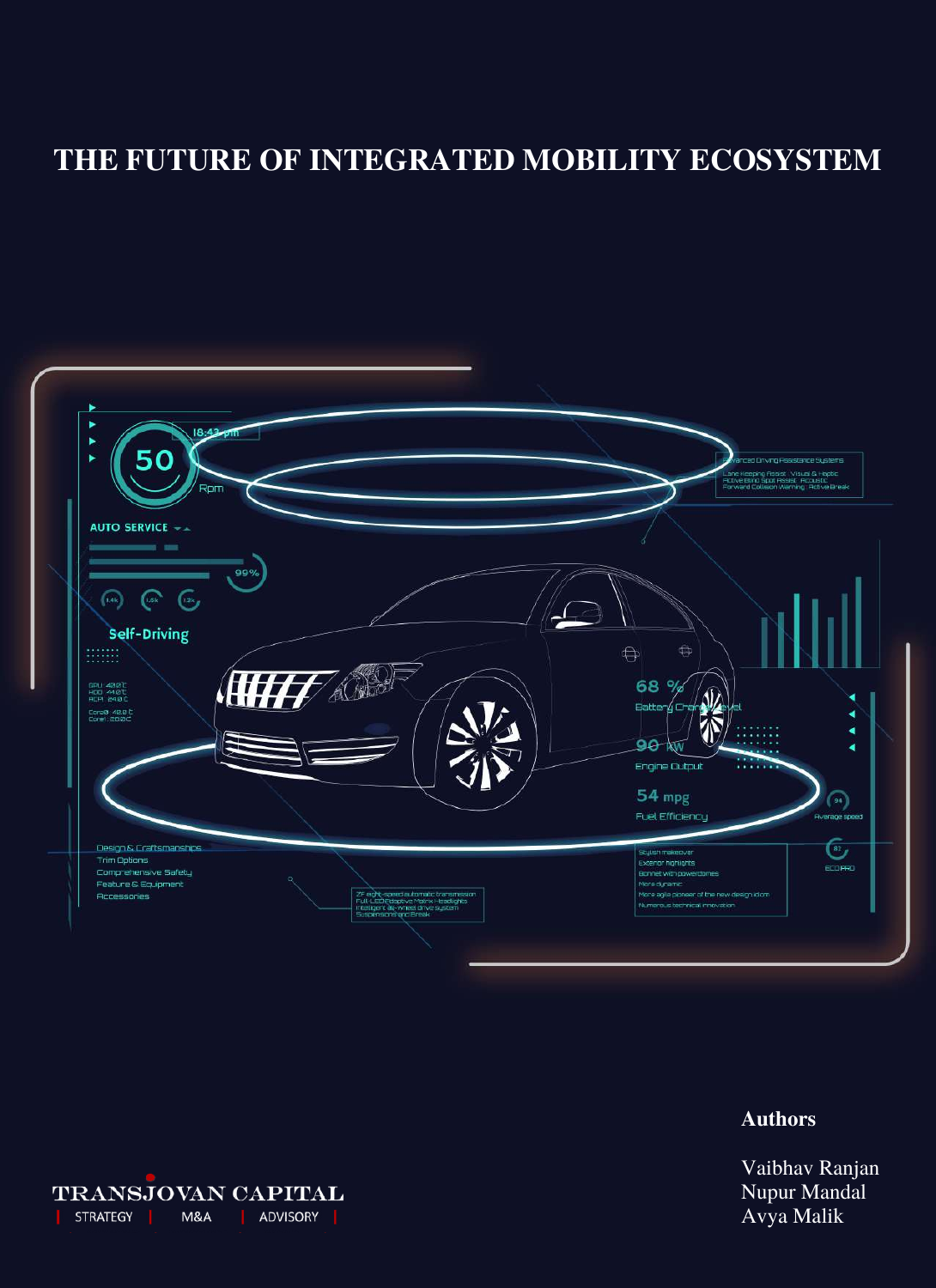# **The Future of Integrated Mobility Ecosystem**

| <b>Executive Summary</b>                                           | $\mathbf{1}$   |
|--------------------------------------------------------------------|----------------|
| Introduction to the Future of Integrated Mobility Ecosystem        | $\mathbf{1}$   |
| Technologies shaping the Mobility Ecosystem                        | $\overline{2}$ |
| Combined technologies in Action                                    | $\overline{4}$ |
| Future Possibilities and Endless Potential of technologies in play | 5 <sup>5</sup> |
| Roadblocks in realizing the full potential                         | $\tau$         |
| <b>Our Verdict</b>                                                 | $\tau$         |
| <b>List of Abbreviations</b>                                       | 8              |
| Sources                                                            | 8              |
| Authors                                                            | 8              |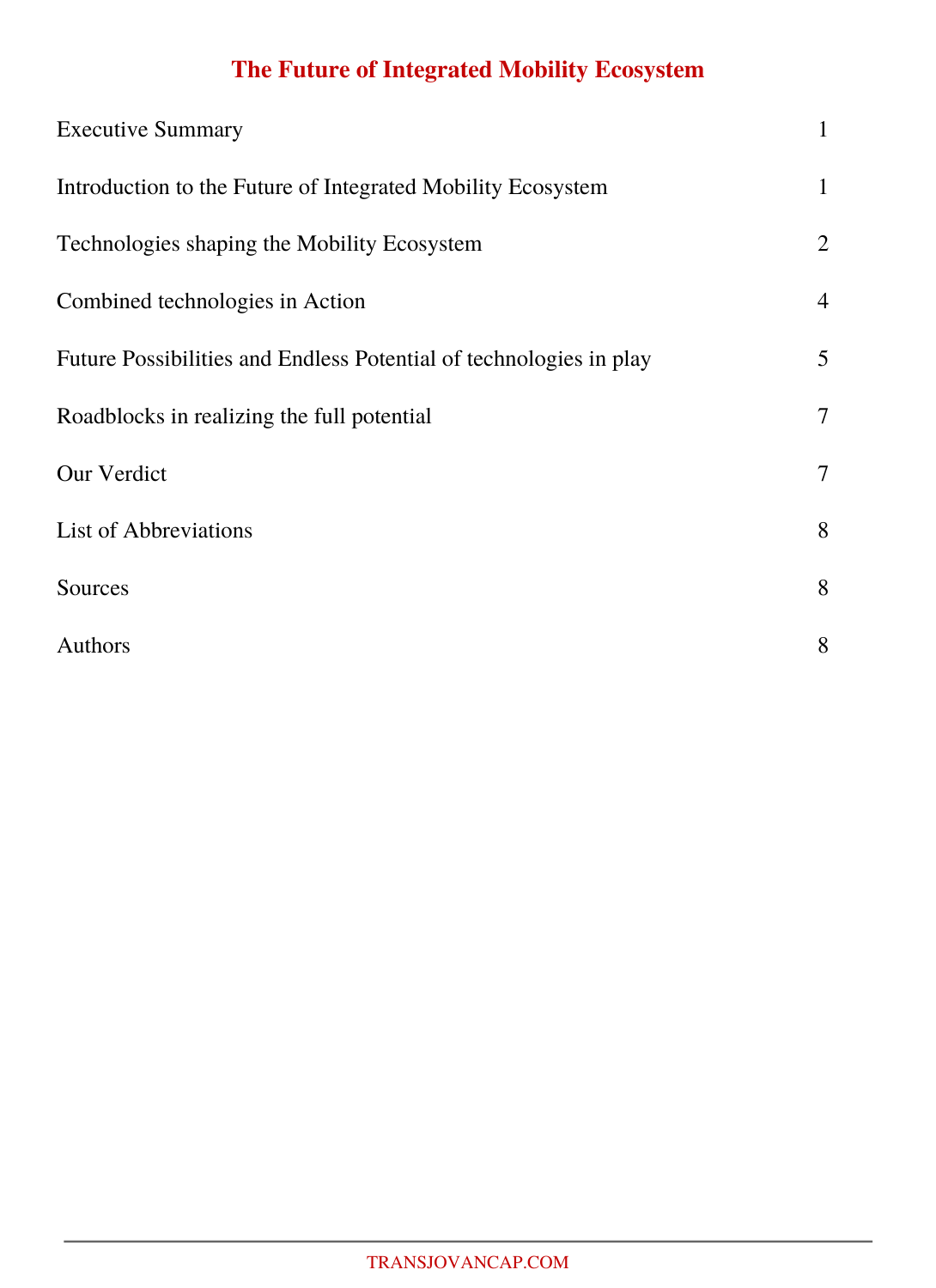## **Executive Summary**

The Automotive industry is at the confluence of countless technologies and advancements made in related and disparate fields creating a future that eases present day human lives and solves problems of climate change and road accidents. Progress has been made in the areas of autonomous vehicles, electric vehicles, connected vehicles and mobility as a service over the last decade, with recent developments around the application of merging technologies. Autonomous electric vehicles are the most common applications of merged technologies today, with shared autonomous vehicles and connected autonomous vehicles also in use.



While we envision a future of the automotive industry evolving into a self-sustaining ecosystem, a lot needs to be done in terms of infrastructure, cyber security, determining the liability, and avoiding misuse of the ecosystem. This will require newer regulations, significant investments into research, incentives from the governments, and significant trials to support these. Pacing the robust testing of newer features and their rollout will ensure that it meets most of the mobility needs.

# **Introduction to the Future of Integrated Mobility Ecosystem**

The problems in the current system of mobility are many, which are only going to get worse unless there are structural changes in the entire ecosystem of transportation. By integrating all the advancements made in autonomous vehicles, fully electric vehicles, connected vehicles, and shared mobility, along with newer technologies in the fields of communications and cloud computing, we can create an ecosystem of selfsustaining mobility solutions. This ecosystem would encompass all forms of transport and aid in freight mobility solutions, dynamic parking, analytics-based ride-sharing, and the use of big data in traffic signal management and public transport management. Harmonizing these technologies, however, need significant investments, tax breaks from the governments, and strong infrastructure.



The following industries could be impacted either directly or indirectly – technology, auto OEMs, metals, telecommunications, semiconductors, insurance, airlines, and energy generation companies.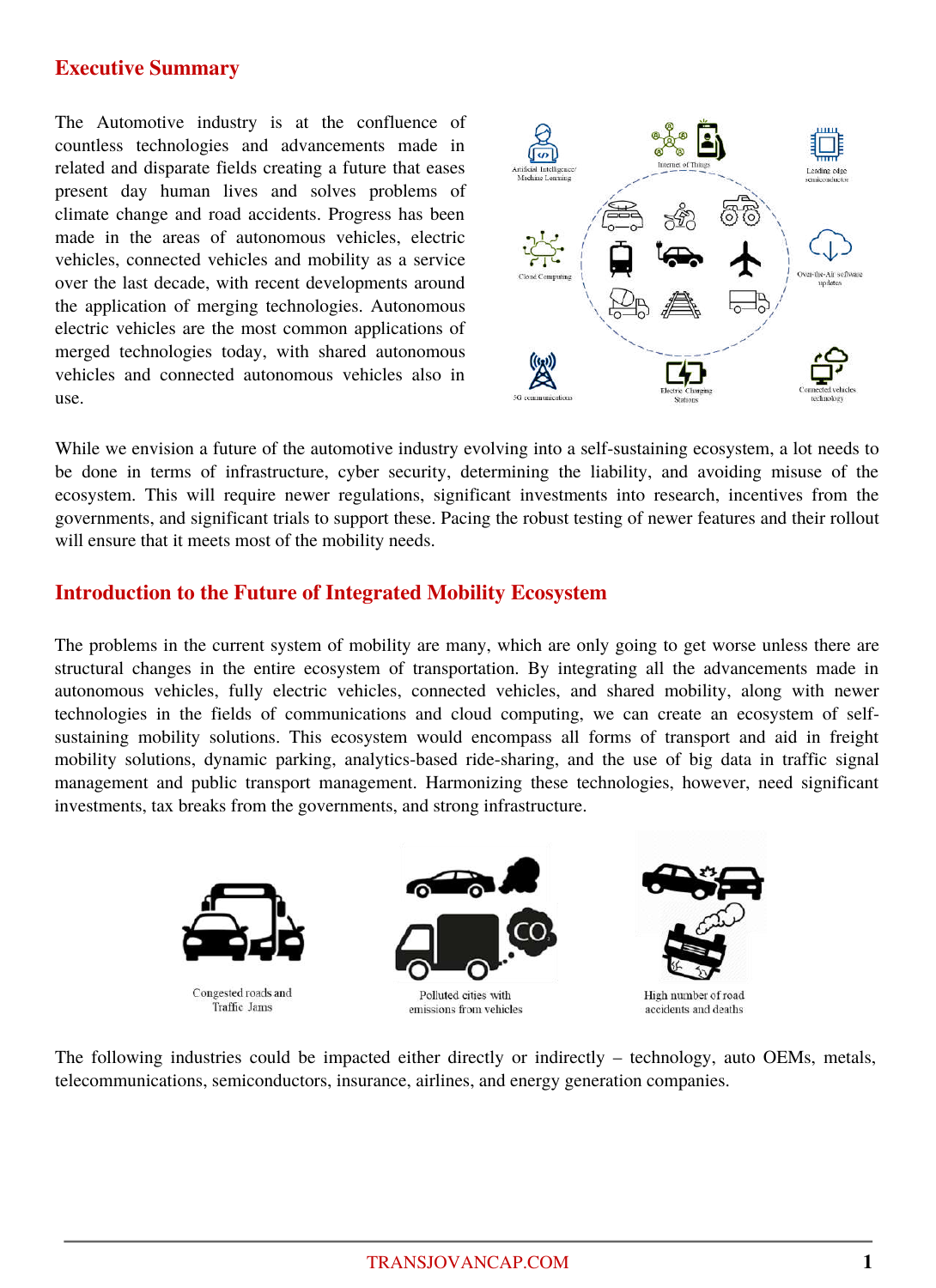# **Technologies shaping the Mobility Ecosystem**

#### Autonomous Vehicles - A critical driver of the changing mobility ecosystem

Also known as self-driving cars, these run and operate without human drivers creating more free time and they play a critical role in ensuring robust road safety and better management of traffic and road usage. Autonomous vehicles (AVs) ensure better mileage by being in use throughout, also reducing the parking needs.

Since AVs must instantly process and react to changes in its surrounding, such as a sudden stop of a nearby car or a pedestrian crossing road, they are equipped with a complex, centralized electrical and electronic architecture (E/E) that comprises of various sensors, high-performance processors, and actuators (Image (a)).



Society of Automotive Engineers (SAE) classification system, used globally, describes AVs based on the degree of automation to perform dynamic driving task (DDT) on a sustained basis.



The US currently has Level 2 cars in mainstream production with higher levels not yet allowed by the regulators. Interestingly, in Europe, Level 3 cars can operate given they pass the regulatory requirements.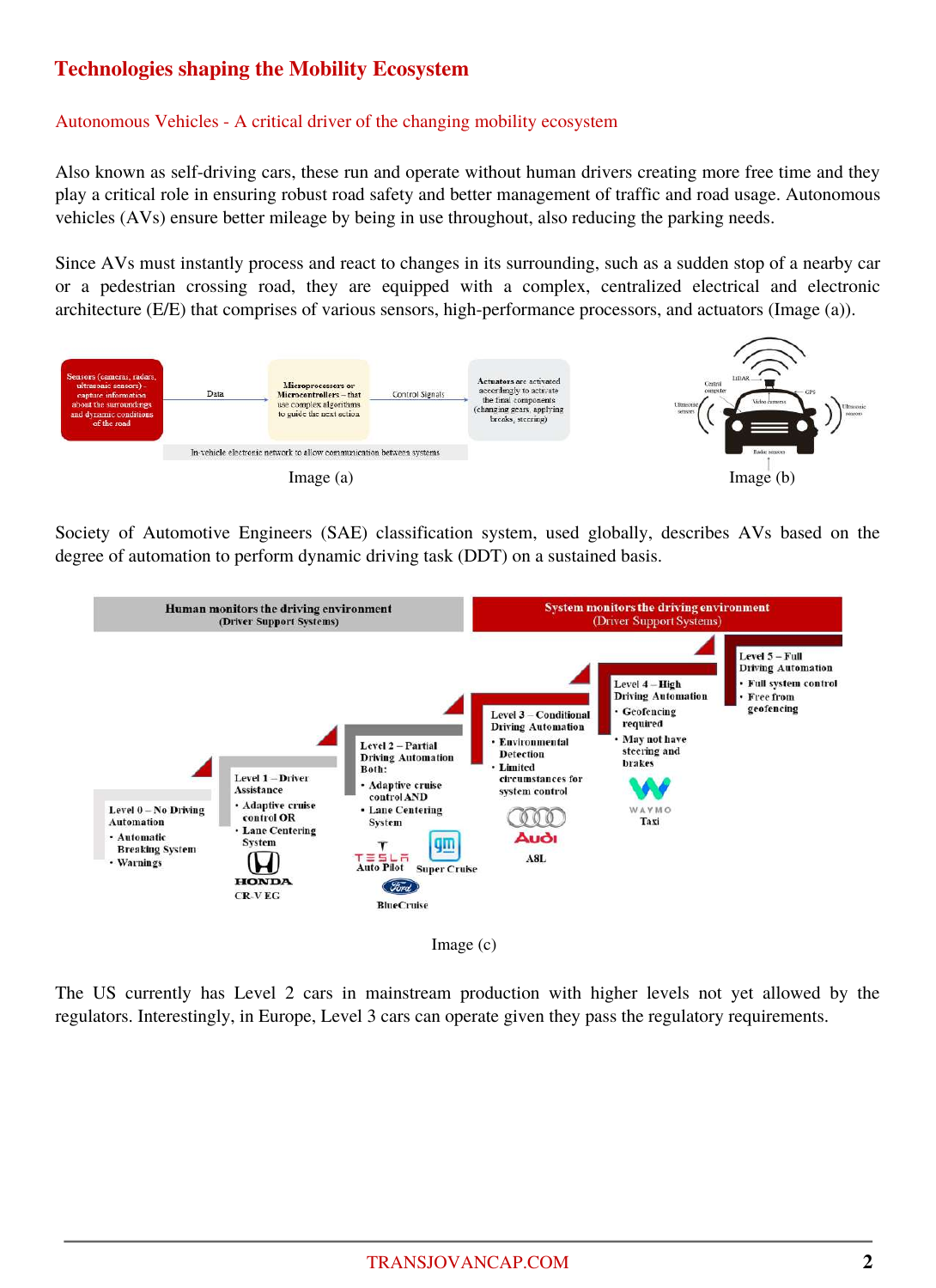#### Electric Vehicles are a key step towards sustainability goals

An electric vehicle (EV) does not burn fuels such as oil and gas and runs on batteries. They are manufactured or prototyped by all the major Original Equipment Manufacturers (OEMs) including the traditional internal combustion engine (ICE) ones. What makes EVs attractive is their simplicity with fewer components needed to build, consisting of batteries, electric motors attached with one or more wheels or axles, and a drivetrain.

Governments around the world have implemented incentives and tax breaks for EV manufacturers, with the UK planning to ban the sale of ICE vehicles by 2030. Falling prices of batteries make EVs price competitive with ICE vehicles. Lithium-ion battery average prices declined from over \$1200/ kWh in 2010 to \$132/ kWh in 2021 and are estimated to drop to below 100/kWh by 2024. Next- generation battery technologies such as silicon or lithium anodes, solid-state batteries and improved cell manufacturing processes are expected to bring the rates lower. Key trends in this space - battery manufacturing moving closer to vehicle assembly plants, especially in Germany, the UK, and France; OEMs integrating backward to have battery packs and cell production in-house.

#### Connected Vehicles communicating with their outer environment

According to the World Health Organization (WHO), annual traffic accidents account for 1.3 million and is a primary cause of death among people aged  $5-29$  years.<sup>2</sup> Connected vehicles (CVs) create new data-rich environments that enable many applications to make roads safer, less congested, and more eco-friendly. A connected vehicle can connect wireless networks to nearby devices. CV is an Internet of Things (IoT) technology and part of the Intelligent Transportations Systems, a U.S. government initiative. One of the primary use cases for the IoT car is safety via rapid vehicle-to-vehicle and vehicle-to-roadside unit communications (also known as V2X). Other applications include connected in-vehicle infotainment (IVI) systems, real-time navigation and routing, traffic information, safety warnings, accident avoidance, advanced driver-assistance systems (ADAS), automated driving systems (ADS), remote diagnostics.

The US dominates the global CV market due to its well-established networking infrastructure, followed by China and Europe. In 2021, over 90% of the cars shipped in the US had in-built connected features.



Image (d)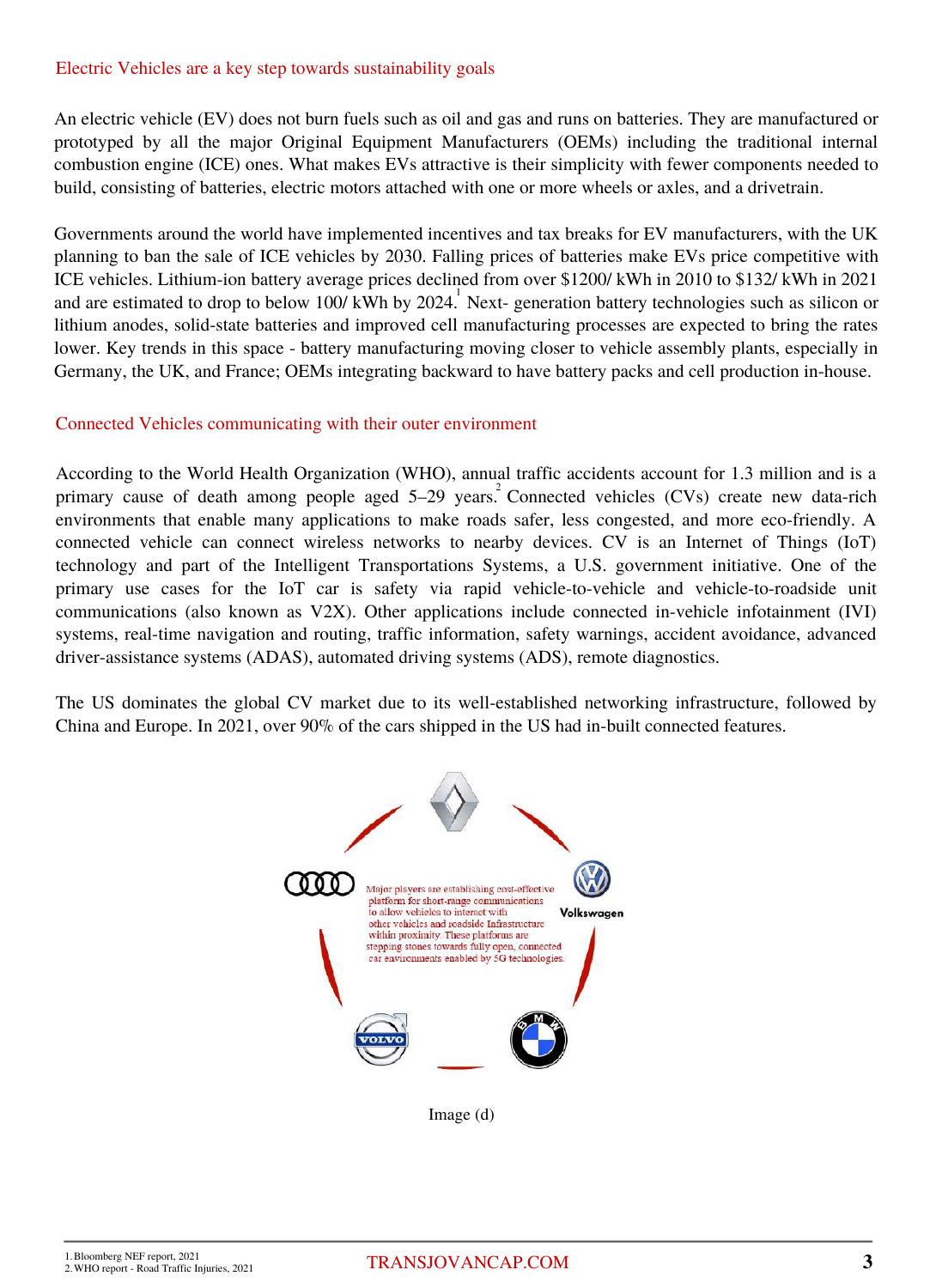#### Sharing economy and Shared Mobility to meet Increasing Needs

While the latter half of the 20th century in North America and Europe emphasized personal vehicle ownership and usage in passenger transportation, innovations in information communication technology (ICT) have brought forth various modes beyond the traditional modes of road transport. This is all done using internet-enabled smartphones, tablets, and IoT devices.

The impacts of shared mobility have been documented worldwide, including cost savings and convenience, reduced vehicle miles travelled (VMT) as well as reduced greenhouse gas (GHG) emissions. Moreover, there are often economic benefits to shared mobility, such as increased economic activity near multimodal hubs.



## **Combined Technologies in Action**

**Shared autonomous vehicles (SAVs)**, or robo-taxis, in the future, would replace a lot of private vehicle ownership. Most OEMs, suppliers, technology players and start-ups are testing large fleets of SAVs with planned launches in a few years for geofenced areas. The SAVs are expected to cannibalize many of the miles travelled today and free up parking spaces. There is a need for maturity in ridesharing and autonomous vehicles technologies, along with reduction in prices for mass adoption. The most advanced robo-taxis (Level 4) operate in limited conditions and in geofenced areas.





**Connected autonomous vehicles (CAVs)** Most of the advanced crash avoidance technologies present on vehicles today not only include on-board sensors, cameras, but they also communicate with their environment. These technologies alert drivers or car systems of impending danger based on the feedback received from other vehicles in their vicinity. V2V communications use on-board dedicated short-range radio communication devices to transmit messages about a vehicle's speed, heading, brake status, and other information to other vehicles and receive the same information from the messages, with range and 'line-of-sight' capabilities. CAVs can be controlled by a central monitoring system with respect to speeds, lanes, and sharing of information on blocked roads and unsafe pathways. GM has launched a 'digital nerve system' which allows over-the-air software updates at 4.5 terabytes per-hour.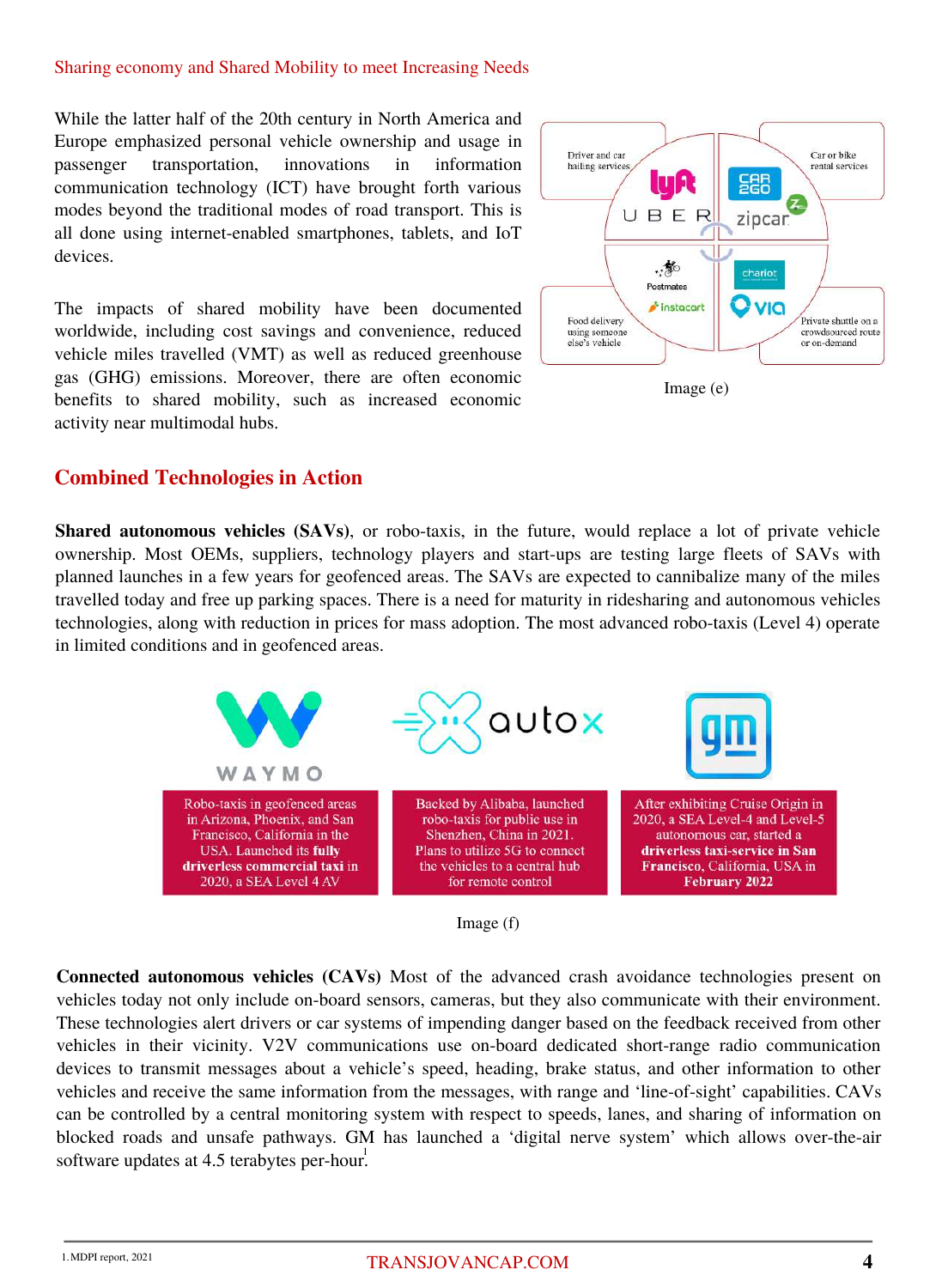

**Autonomous electric vehicles (AEVs)** are the most common applications with Tesla and traditional OEMs, such as General Motors, Ford, Volkswagen, making AEVs commercially available in major cities. Apple is aiming to launch an AEV by 2025. In addition, Volkswagen aims to launch a self-driving electric van in 2025 and Volvo expects to sell one million Level 4 autonomous vehicles by 2025. AVs are also in use in industrial settings in mining and farming with highway trucks, logistic vehicles, and construction equipment being next in line.

# **Future Possibilities and Endless Potential of Technologies in play**

## Future Possibilities on display

Consumer Electronics Show (CES), an annual trade fair, showcases the latest trends and innovations in the automotive industry. The new prototypes demonstrated here often become lenses for future possibilities. Both technology firms and traditional OEMs have been in a race to maximize intelligence in their vehicles.

- BMW's Vision iNext replaces all car buttons with voice, touch, and gesture controls
- Toyota's Guardian tech instantly shifts modes in case of an impending crash between human and system
- Chip-making companies, NVIDIA, Qualcomm and Samsung have custom-made advanced automotive cockpit chips. Samsung has a digital assistant for cars that connects to and controls smart home devices.
- Mercedes-Benz displayed Vision AVTR inbuilt with biometrics that will track a passenger's pulse or heartbeat. It also showcased a 56-inch OLED 'Hyper screen' supported by 8 CPU cores
- Hyundai plans to have solar panels installed on the highly efficient Sonata car roofs
- Visa and SiriusXM launched a car as a payment system to pay for food, tolls, fuel
- Panasonic's Augmented Reality technology for windshields has markers on the windshields
- Harman (a Samsung company) will have live concerts experience in cars with in-built 5G, OLED, interactive lighting, high-tech audio

Vehicles of the future will be software-centric than hardware-based. Just like smartphones, the cars will receive over-the-air updates for routine maintenance and adding of new features.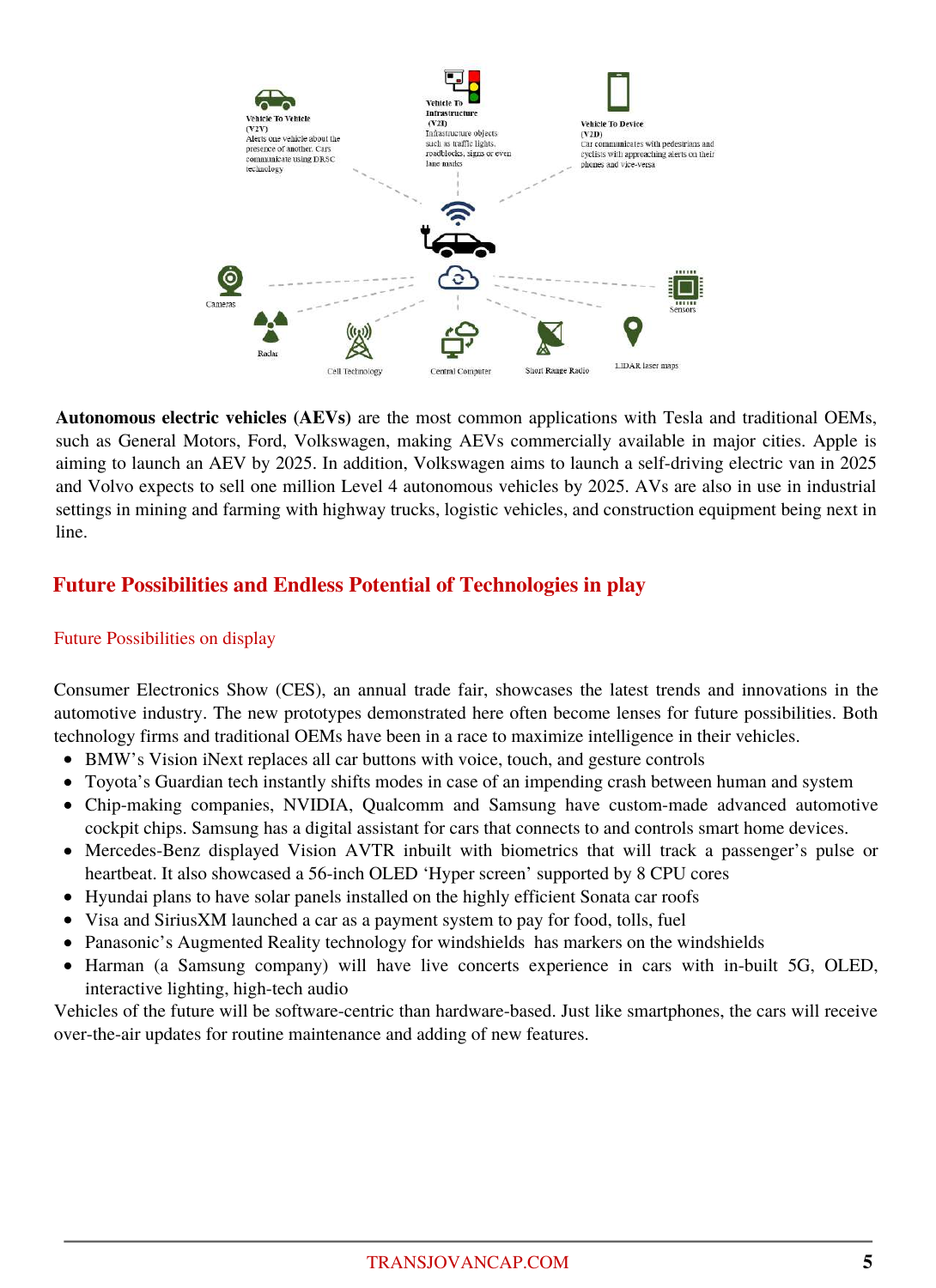### Endless Potential of an Integrated Mobility Ecosystem

Merging autonomous, connected vehicles, electric vehicles, shared mobility (ACES) technologies to bring about a master aggregator of transportation services, called a 'mobility manager' is the answer to hazardous pollution levels, a high number of road accidents and deaths, congested roads, and lack of parking spaces. The new mobility solution would encompass cars, rails, bikes, busses, planes, commercial trucks, freight, and logistic vehicles and would be managed by a central operator hosted by humans with detailed control systems. The mobility manager would plan the journey for a passenger based on the preferences set and usage history, as shown in Image (g). This, when implemented on a mass scale would end the current trend of private vehicle ownership to move to a shared model of travelling that is cheaper, convenient, and highly customizable. Services would range from value to premium, upscale to luxury and could mirror the first-class and economy class travels of an airplane.

The ecosystem would also save many lives in case of accidents or emergencies by alerting the nearby vehicles, hospitals and city authorities for timely assistance. One such example is covered in Image (h).



Such an ecosystem entails many benefits. Firstly, the cars would be utilized to full capacity that can self- drive to a desired location without sitting in the garages post their use. With only autonomous vehicles running on the roads, they can run much faster. Secondly, massive parking real estate could be unblocked with an organized system to manage idle cars. These cars in the parking spaces could be stacked closer and plugged into an electric grid for recharging of their batteries. Moreover, with immersive cockpit technologies, one can now have live experiences of concerts, sports, and other events in vehicles. Finally, if combined with drones, this ecosystem would ensure faster and secure delivery of goods. It would also aid city planners in designing the public transport system, as well as benefit different service providers.

As concepts, there are several possibilities for the next two decades. Cars could become pods with wheels that could latch on to a larger vehicle once they hit the highways and be carried with the other pods at a much faster speed. They could dislodge themselves from the larger engine as they start to exit the highways for their destinations. This, if implemented, would maximize the utilization of the highways, without any collisions.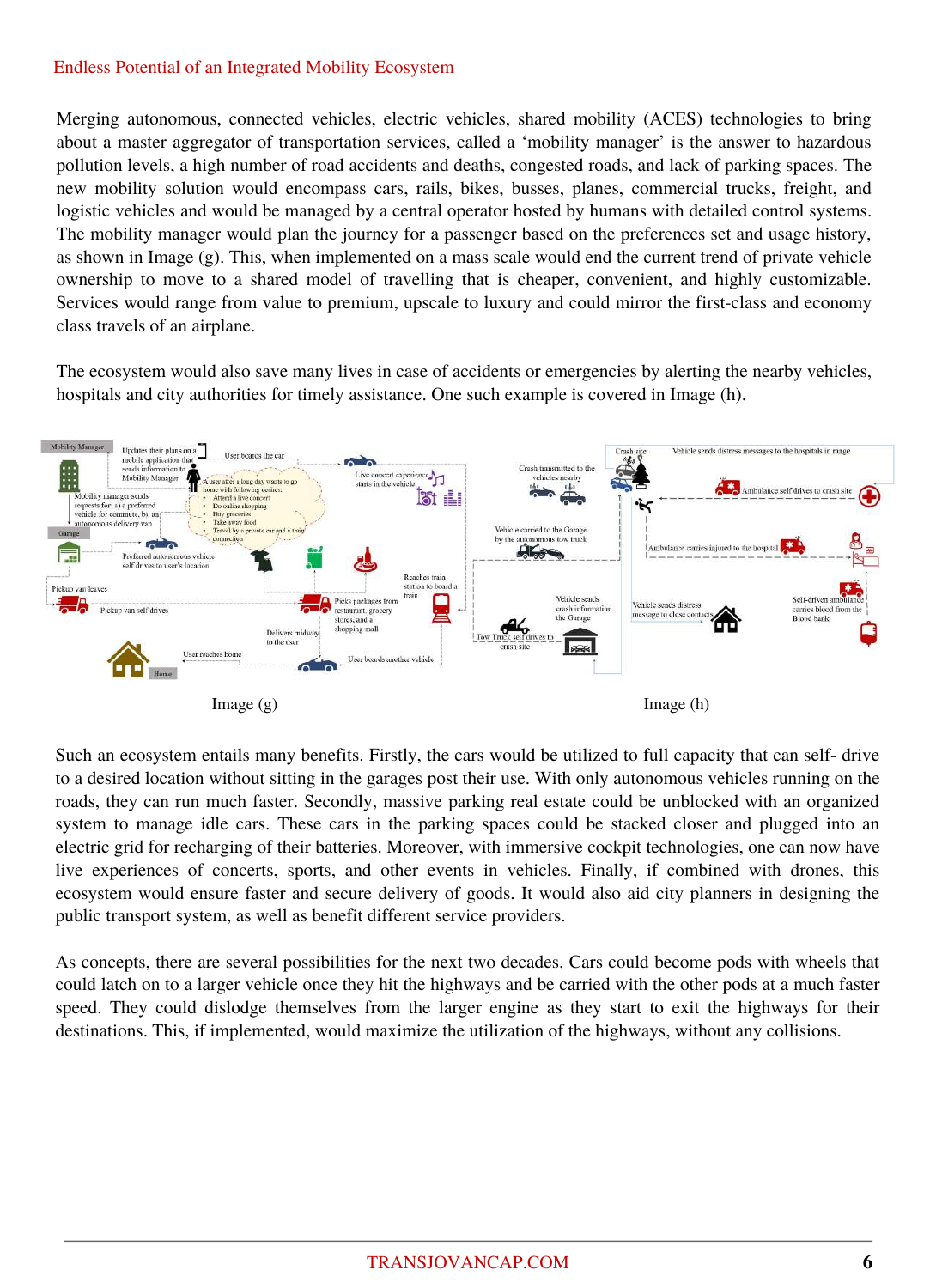# **Roadblocks in realizing the full potential**

#### Technological robustness

The foremost challenge is guaranteeing the safety of everyone around an ACES vehicle, which must react instantly to unexpected changes in its vicinity and have instant communication with the infrastructure. The current Level 2 AVs have had instances of unaware drivers and systems injuring pedestrians fatally. System algorithm training is needed on copious amounts of data for all kinds of roads and all the weather conditions.

#### **Cybersecurity**

Passenger data could be hacked by other parties or governments for their own benefit. Current regulations require manufacturers to manage vehicle cyber risks by securing vehicles to mitigate risks along the value chain and providing secure software updates on a legal basis. However, it needs regular updates and modifications.

#### Insurance liability

One of the controversial topics is determining the liability in case of accidents. While some driver assistance systems let humans take control of the car, most Level 4 and Level 5 cars lack steering wheels and braking pads. Moreover, human drivers in such cases would be in a relaxed state to react to any sudden events. With V2V and V2X too, accidents due to delay in communication can create issues in determining the liable parties.

#### Regulations

Regulations need to be supported through years of data in all scenarios and situations to arrive at statistical conclusions about safety. Jurisdictions must allow investments and incentives for more research and use cases.

#### **Infrastructure**

None of these would inspire demand from users unless there is a resilient infrastructure in place that ensures wide availability of charging stations, ultra-fast & reliable network coverage, and seamless integration of systems.

## **Our Verdict**

The current state of automotive technology and constant development in technologies for AVs, EVs, and CVs has enabled endless future possibilities of better connectivity and safety, and greater economic opportunities. An integrated mobility model has the potential to match the impact the smartphone has had over the last decade. Improvements made in sensors, radio signals, cameras, communications, and the cloud have been a catalyst for change, yet a lot needs to be resolved in terms of roll-out plans by OEMs and governments. The introduction of such a platform cannot be rushed and requires cooperation from regulatory bodies.